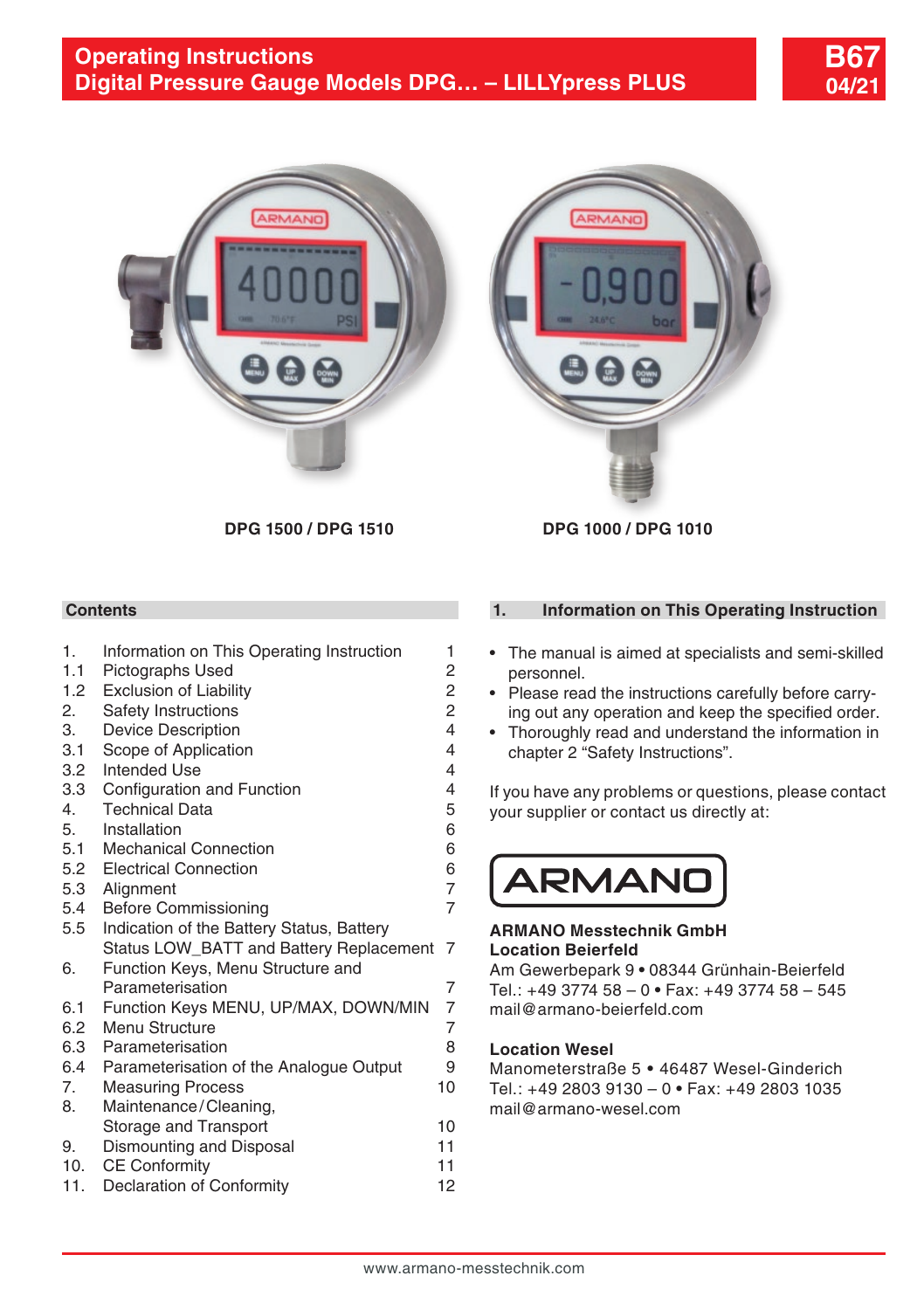### <span id="page-1-0"></span>**1.1 Pictographs Used**

In this manual, pictographs are used as hazard warnings.

Particular information, instructions and restrictions designed for the prevention of personal or substantial property damage:



**WARNING!** Is used to warn you against an imminent danger that may result in personal injury or death.

**IMPORTANT!** Is used to warn you against a possibly hazardous situation that may result in personal, property or environmental damage.

 **CAUTION!** Is used to draw your attention to important recommendations to be observed. Disregarding them may result in property damage.



**DANGER!** Indicates a potentially hazardous situation, which may result from hot surfaces. Disregarding the safety instructions may result in severe burns.



**DANGER OF EXPLOSION!** Indicates a potentially hazardous situation, which may result from existing explosive gases and dusts. Disregarding the safety instructions may result in explosions.



Passages in the text containing **explanations, information or advice** are highlighted with this pictograph.



The following symbol highlights **actions** you have to conduct or

**instructions** that have to be strictly observed.

# **1.2 Exclusion of Liability**

We accept no liability for any damage or malfunction resulting from incorrect installation, inappropriate use of the device or failure to follow the instructions in this manual.

## **2. Safety Instructions**



**IMPORTANT! Disregarding the respective regulations may result in severe personal injuries and/or property damage.**

Please read this operating instruction thoroughly before installing the device.

Disregarding the containing warnings, especially the safety instructions, may result in danger for people. the environment, and the device and the system it is connected to.

The instrument corresponds with the state of engineering at the time of printing. This concerns the accuracy, the operating mode and the safe operation of the device. In order to guarantee that the device operates safely, the operator must act competently and be conscious of safety issues.

The ARMANO Messtechnik GmbH provides support for the use of its products either personally or via relevant literature. The customer verifies that our product is fit for purpose based on our technical information. The customer performs customer and application specific tests to ensure that the product is suitable for the intended use. With this verification, all hazards and risks are transferred to our customers. Our warranty expires in case of inappropriate use.

# **Qualified personnel:**

- The personnel that is charged for the installation. operation and maintenance of the instrument must hold a relevant qualification. This can be based on training or relevant tuition. The personnel must be aware of this manual and have access to it at all times.
- The electrical connection shall be carried out by a fully qualified electrician only.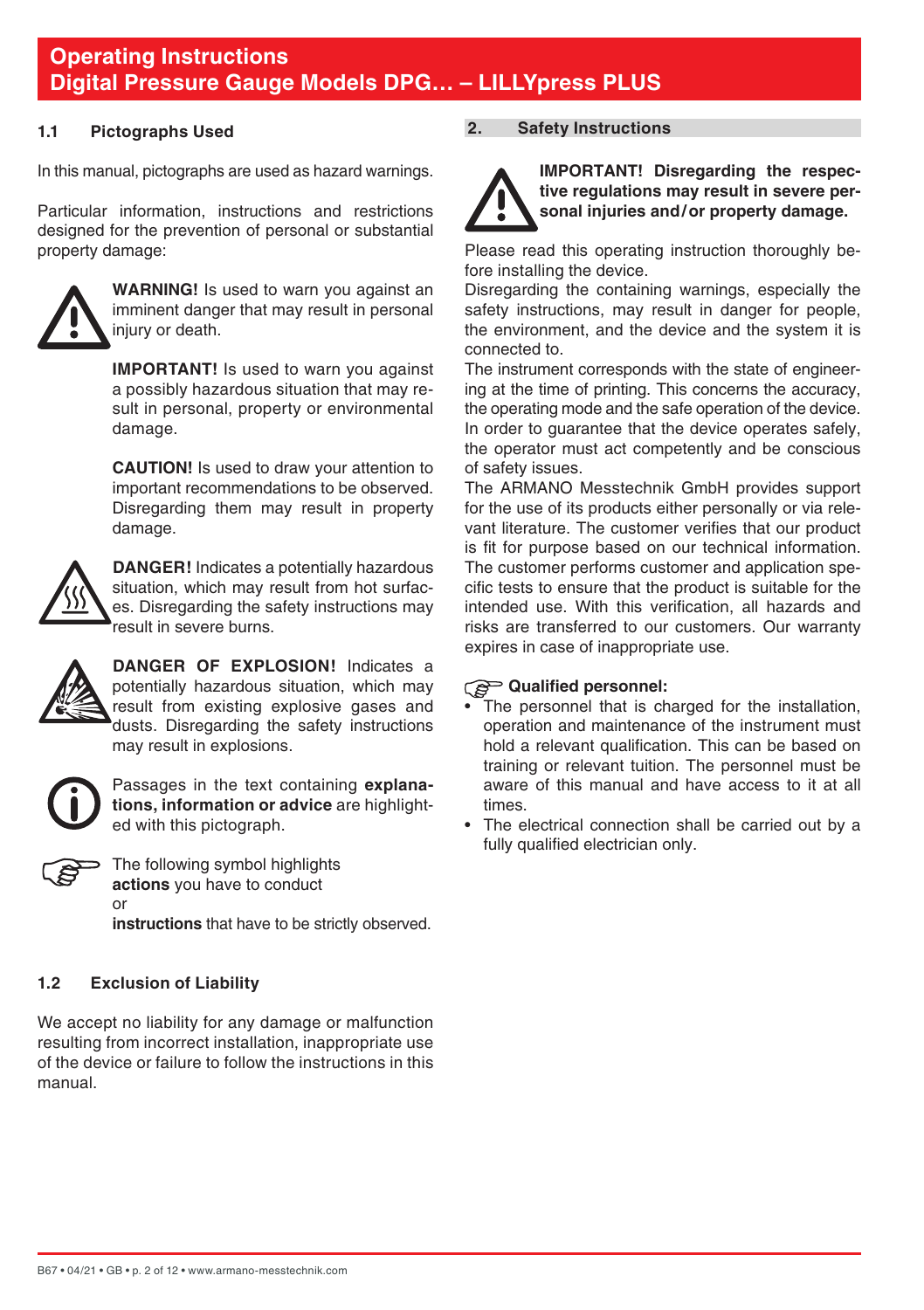# General safety instructions:

- In all work, the existing national regulations for accident prevention and safety at the workplace must be complied with. Any internal regulations of the operator must also be complied with, even if these are not mentioned in this manual.
- Please ensure that the process is unpressurised before installing or removing the device. Otherwise, there is a risk that hot, corrosive, toxic or explosive substances leak.

**IMPORTANT!** Risk of burns, chemical burns, poisoning or explosion!

**IMPORTANT!** Risk of injury or material damage due to overpressure!

- Exceeding the maximum permissible overload values may lead to material failure of the digital pressure gauge. This may also cause serious damage to health.
- Ensure that the overload values are never exceeded.
- Please check if the instrument model is suitable for your application before ordering and installation.
- Degree of protection according to DIN EN 60 529: Ensure that the ambient conditions at the installation location do not exceed the requirements of the specified degree of protection  $(\Rightarrow$  chapter 4 "Technical Data").
- Use the instrument in its perfect technical condition only. Damaged or defective instruments need to be checked immediately and replaced if necessary.
- Only use appropriate tools for mounting, connecting and dismounting the instrument.
- Nameplates or other information on the device shall neither be removed nor obliterated, since otherwise any warranty and manufacturer responsibility expires.
- In order to ensure measurement accuracy and durability of the instrument and to avoid damage, the limit values indicated in the technical data have to be observed.
- In case of visible damage or malfunctions, the instrument must be put out of operation immediately.

## **Special safety instructions:**

Warnings, which are specifically relevant to individual operating procedures or activities, are to be found at the beginning of the relevant sections of this operating instruction.

- The operating pressures of the digital pressure gauge have to be within the specifications of the device.
- Ensure that construction type and materials of the digital pressure gauge are resistant regarding application conditions and medium.
- Minimise external mechanical influences, such as oscillations, vibrations and shocks, by an appropriate installation.
- Reduce the influence of vapour, abrasive/aggressive media, dust and soot or others by selecting a suitable installation location.
- Avoid direct sunlight and immediate vicinity to hot objects as far as possible.
- Avoid strong electromagnetic fields.
- Modifications or other technical changes of the instrument by the customer are not permitted. Otherwise, you will lose your warranty.



## **IMPORTANT! The instrument models DPG 1000/DPG 1010 contain a lithium battery.**

- When handled properly, lithium batteries are safe. If, however, used incorrectly or misused, the following consequences may arise:
	- Leaking of battery fluid
	- Escaping of gas
	- **Fire**
	- Explosion
- Please observe the following warnings for safe operations:
	- Ensure that the battery terminals are in the correct position.
	- Do never short-circuit the batteries.
	- Do never cause the batteries to overheat.
	- Do not use batteries that show signs of damage.
	- Do never attempt to recharge the batteries.
	- Do never deeply discharge the batteries.
	- Do never attempt to open the batteries.
	- Dispose of the batteries properly  $(\Rightarrow$  chapter 9 "Dismounting and Disposal").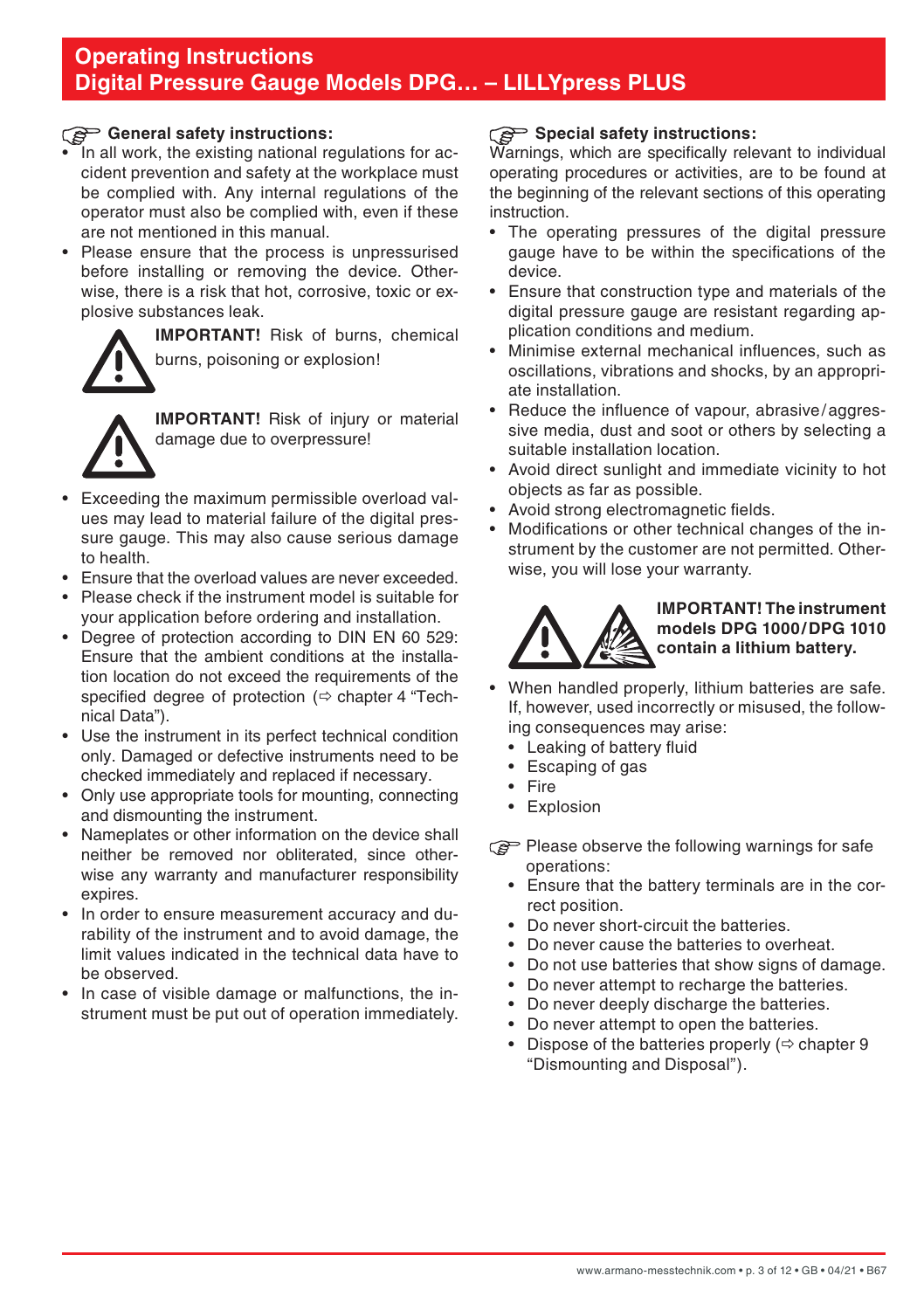### <span id="page-3-0"></span>**3. Device Description**

The present document describes the standard version. For the application in environments with increased safety requirements (e.g. potentially explosive areas). special devices might be necessary. Our digital pressure gauges are used for standard industrial pressure measurement.

Further information on the instruments can be found in the data sheets 9641, 9642, 9651 and 9652.

### **Nameplate:**

The nameplate is placed on the case coverage of the instrument. It contains the most important technical data and information.



- 
- **2** Model
- $\Theta$  Pressure range and accuracy class
- **O** Operating temperature range
- $\bullet$  Serial number (YY = year of manufacture; WW = week of manufacture)
- Symbols "CE" and "Please regard manual", degree of protection (DIN EN 60 529)
- Pin assignment (DPG 1500/DPG 1510 only)
- **B** Information on battery type and replacement (DPG 1000/DPG 1010 only)

# **3.1 Scope of Application**

The manual is valid for digital pressure gauges of the type series LILLYpress PLUS. Information, which is not given in this manual, can be found in the respective product data sheets if necessary.

## **3.2 Intended Use**

Digital pressure gauge models DPG 1000, 1010, 1500 and 1510 are used for measuring, checking, adjusting and calibrating pressures and pressure measuring equipment in the specified measuring range.

Do not use the devices beyond its specification or contrary to the operating instructions.

The operational safety of the device supplied is only guaranteed by intended use. The specified limit values  $\Rightarrow$  chapter 4 "Technical Data") must not be exceeded. This particularly applies for the adherence to the permissible full scale value and the permissible temperature range.

# **3.3 Configuration and Function**

Due to their advanced technology, the digital pressure gauges of the LILLYpress PLUS series are electronic pressure measuring instruments designed to supersede the classic mechanical pressure gauges and to open up new areas of application.

The advantages of the electronic devices are:

- simple switching between pressure units (alternative unit)
- increased measurement accuracy
- longer service life
- better long-term stability (especially in high-pressure ranges)
- higher vibration and shock resistance (robustness)
- indication of the device temperature close to the sensor (°C or °F)

The instruments can fully replace the mechanical pressure gauge models RCh 100 – 3.

For the digital pressure gauge, all dimensions relevant to the user (case diameter and distance from the centre of the device to the sealing surface) have been designed identically.

In addition to the 5-digit indication for the measured value, the large, high-contrast graphic display also has a temperature and a bargraph indication.

The digital pressure gauge LILLYpress PLUS is also equipped with a MIN/MAX value memory.

The high accuracy and the portability of the battery-powered devices makes them suitable for use as reference gauge for checking, adjusting and calibrating other pressure measuring equipment.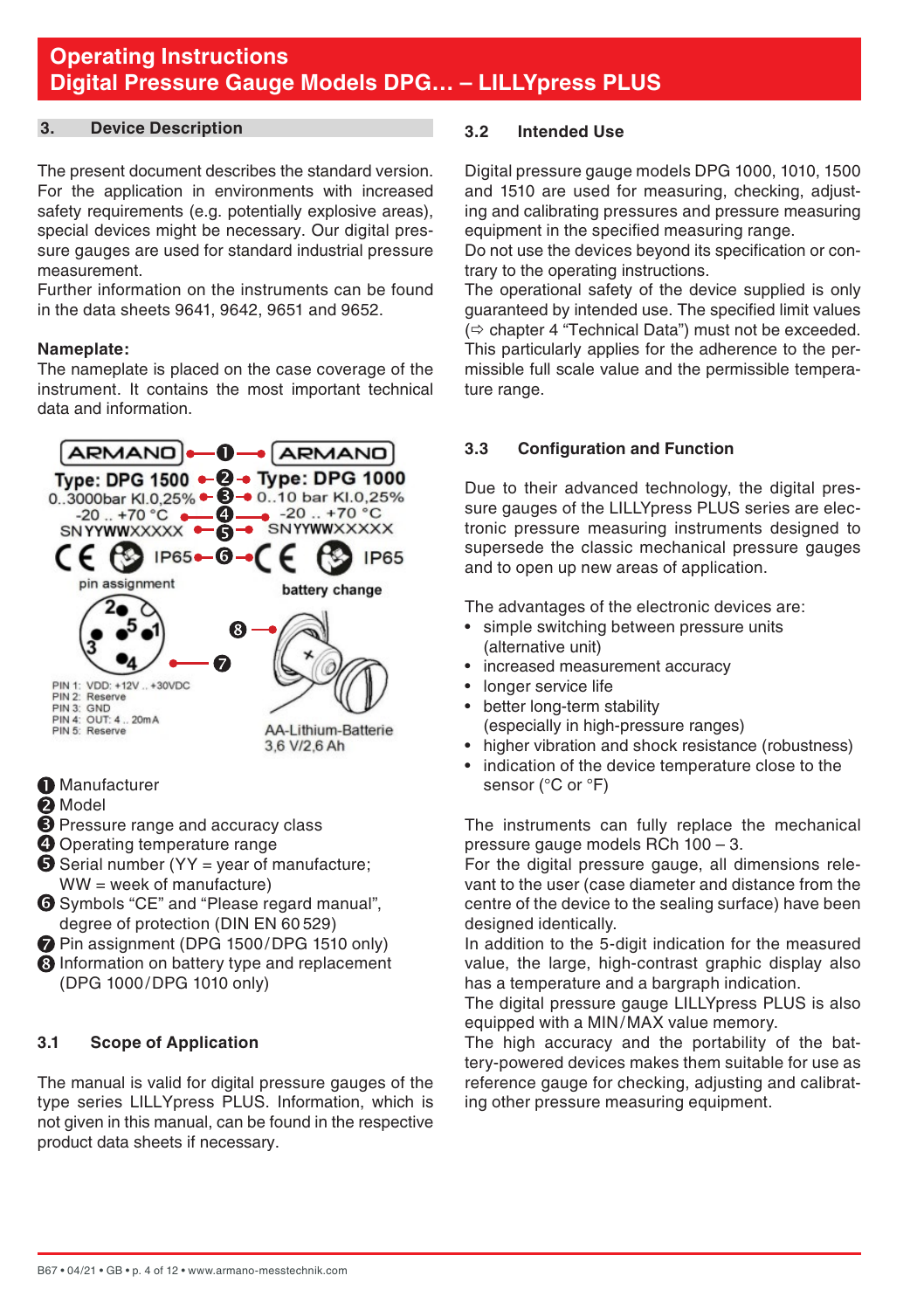<span id="page-4-0"></span>The device is encased EMC-safe in a proven bayonet ring case made of stainless steel (IP65) with atmospheric pressure compensation.



#### **Versions:**

In addition to the standard version DPG 1010, a high-pressure version of the device (DPG 1000) is available. These two battery-operated basic versions are optionally available with external supply and analogue output 4…20 mA as DPG 1500 and DPG 1510.

All versions can be combined with installation options typical for pressure gauges, i.e.

option<br>-Fr:

- –Fr: front flange for panel mounting
- –Rh: back flange for surface mounting
- gauge holder bracket acc. to DIN 16 281

### **4. Technical Data**

The technical data of the particular instrument models can be found in the data sheets. The data sheets contain all relevant information such as the assignment of the permissible overload and burst pressure to the nominal pressure range, available process connection threads, dimensional data, etc.

**Models DPG 1000 DPG 1010 DPG 1500 DPG 1510** Supply battery battery 12…30 V DC 12…30 V DC Measuring range 1000 to 3000 bar 15 000 to 40 000 psi 2.5 to 700 bar 30 to 10 000 psi 1 000 to 3 000 bar 15 000 to 40 000 psi 2.5 to 700 bar 30 to 10 000 psi Option vac. measurement vacuum-proof vacuum-proof Type of pressure example are gauge gauge/absolute gauge gauge gauge/absolute Accuracy 0.25 % FS /  $(0.1 \% FS)^{1}$ 0.1 % FS 0.25 % FS /  $(0.1 \% FS)^{1}$ 0.1 % FS Wetted parts 1.4542 1.4548 1.4435, 1.4571, FKM (PN >160 bar) 1.4542 1.4548 1.4435, 1.4571 FKM (PN >160 bar) Bargraph indication  $\checkmark$   $\checkmark$   $\checkmark$   $\checkmark$   $\checkmark$   $\checkmark$ Sensor temp. indication  $\checkmark$   $\checkmark$ Analogue output 4…20 mA – – Pressure units mbar, bar, psi, kPa / MPa, kp/cm² mbar, bar, psi, kPa / MPa, kp/cm² mbar, bar, psi, kPa / MPa, kp/cm² mbar, bar, psi, kPa / MPa, kp/cm² Temperature units  ${}^{\circ}C. {}^{\circ}F$   ${}^{\circ}C. {}^{\circ}F$   ${}^{\circ}C. {}^{\circ}F$   ${}^{\circ}C. {}^{\circ}F$   ${}^{\circ}C. {}^{\circ}F$ IP (DIN EN 60 529) IP65 IP65 IP65 IP65 IP65 IP65 Measuring cell thin film sensor piezoresistive thin film sensor piezoresistive Software low-pass and the set of the set of the set of the set of the set of the set of the set of the set of the set of the set of the set of the set of the set of the set of the set of the set of the set of the set of th Data sheet 9641 9642 9651 9652

```
1) 0.1 % FS: 0 – 50 °C
```
Figure 4-1: technical data

Figure 3.3-1: components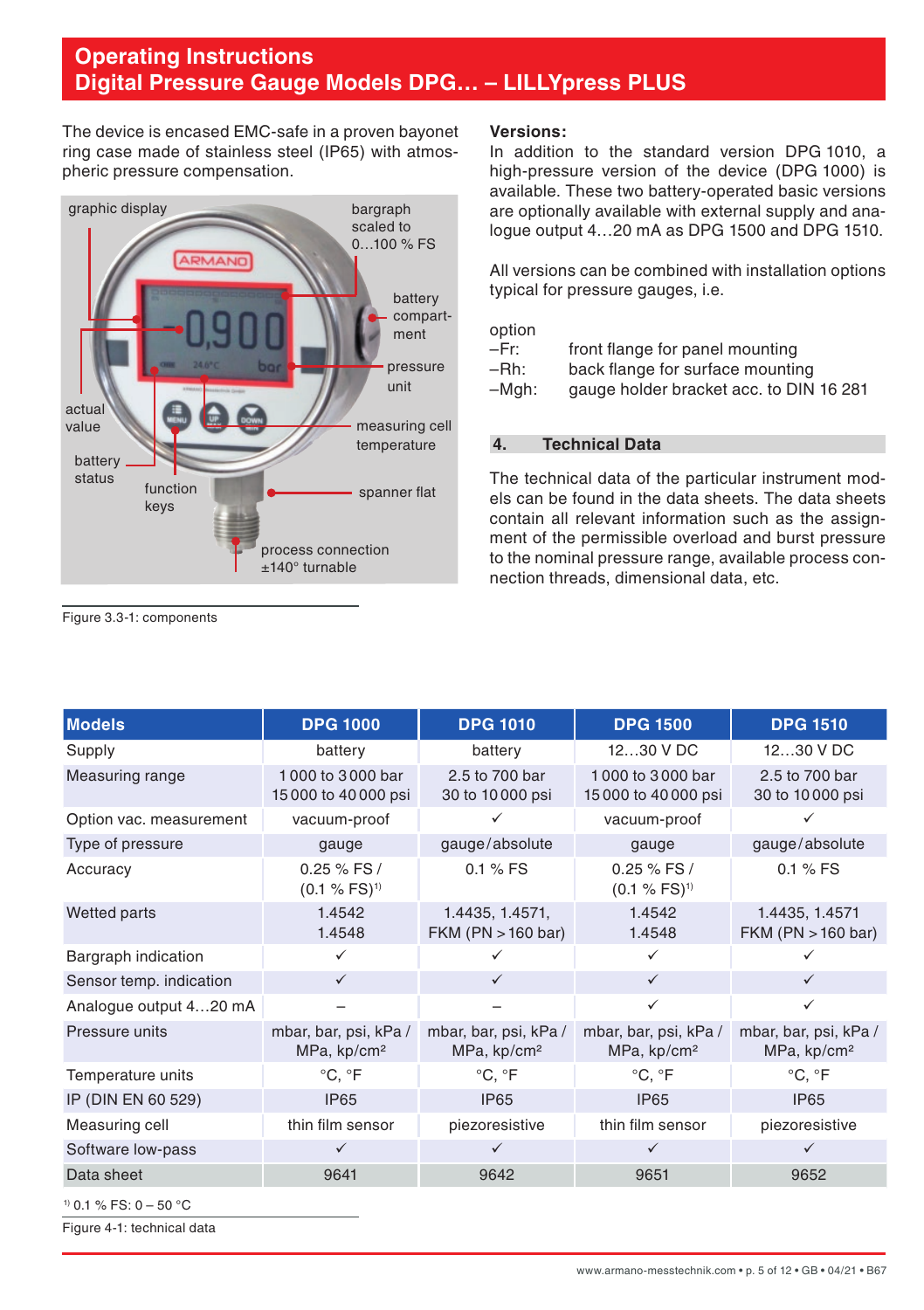### <span id="page-5-0"></span>**5. Installation**

Prior to mounting, please check the following aspects:

- Are the goods undamaged and complete?
- Do the goods match the shipping documents?
- Is the instrument suitable for the case of application?
- Is the maximum possible process pressure within the measuring range of the device to be installed?
- Does the process connection comply with the requirements?
- Pay attention to adequate protection against weather.
- Avoid direct sunlight.
- Avoid proximity to heat sources.
- Note the degree of protection according to DIN EN 60 529 ( $\Leftrightarrow$  chapter 4 "Technical Data")
- Operation and control shall only be carried out by authorised personnel.
- Take appropriate precautions to protect the device from damage.



 **IMPORTANT!** Mounting and dismounting of the device shall only be carried out in an unpressurised state!

### **5.1 Mechanical Connection**

The mechanical connection of the digital pressure gauge is carried out according to the general technical rules for the selected connection type.

The process connection for digital pressure gauges of the LILLYpress PLUS type series can be selected from a wide range of optionally available connections. This variety is limited by the maximum permissible pressure load capability of the threads in accordance with DIN EN 837 and DIN 16 001.

 $\epsilon$  Please regard the maximum permissible pressure load capability when selecting the process connection!

For gauge pressure measurement, please tare the device according to chapter 7 before installation. When screwing in the digital pressure gauge, do not exert any force on the case, plug connector, etc.! Apply the required tightening torque only via the spanner flat of the process connection provided for this purpose! The sealing surfaces and threads of the process connections have to be clean and undamaged!

For sealing the process with cylindrical screw fittings (e.g. G1 ⁄2"), gaskets made of appropriate material must be used. Conical screw fittings (e.g. 1 ⁄2" NPT) seal in the thread due to their cone-shaped geometry – if necessary by using additional appropriate sealants, e.g. PTFE tape. Sealing material has to be replaced after being dismounted.

## **5.2 Electrical Connection**

(for models DPG 1500 and DPG 1510 only)

The device must only be installed by qualified personnel. Qualified personnel are those persons, who are acquainted with mounting and commissioning electrical measuring devices and who have qualifications such as: qualified electrician or electrically instructed person.

During installation, regard the integrity of cables, plug connectors, insulators, live parts and make sure to maintain the required degree of protection.

Please ensure that

- all fittings were fastened with the required tightening torque.
- the applied sealing inserts in the screwed cable glands match the used cable diameters.
- the core cross-sections match the terminals.
- short circuits are avoided.

The electrical connection is made via an M12 circular plug connector with the following wiring diagram:



Figure 5.2-1: pin assignment



Figure 5.2-2: wiring diagram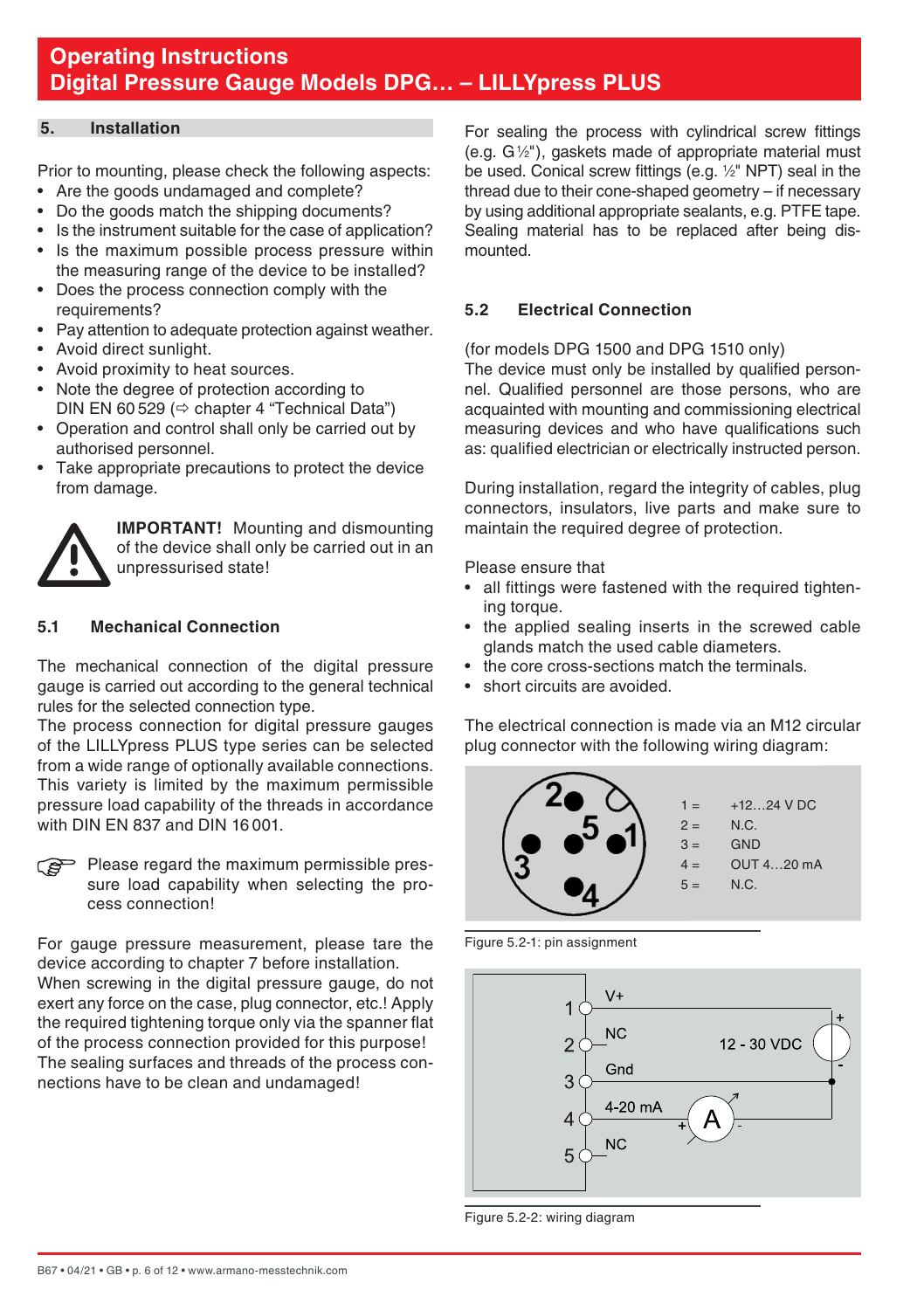## <span id="page-6-0"></span>**5.3 Alignment**

After mounting, carefully align the front panel by rotating the housing relative to the process connection. If you encounter a noticeable, hard resistance when turning the device, align it in the opposite direction. The process connection can be rotated approx. 280° relative to the device.

## **5.4 Before Commissioning**

**The instrument models DPG 1000 and DPG 1010 are supplied with an insulating disc in the battery compartment. Please remove it prior to commissioning!**

### **5.5 Indication of the Battery Status, Battery Status LOW\_BATT and Battery Replacement**

(for models DPG 1000 and DPG 1010 only) The digital pressure gauge models LILLYpress PLUS are maintenance-free. The models DPG 1000 and DPG 1010 are powered by a lithium battery type AA with 3.6 V/2600 mAh. The battery level can be read from the bars in the battery symbol. As soon as ERR LOW BATT cyclically appears in the display, it is absolutely necessary to replace the battery.

# **Observe polarity according to nameplate!**

To change the battery, unscrew the lid of the battery compartment, replace the battery and screw on the lid again (+ pole pointing towards the screw plug). Please follow the disposal guidelines for lithium batteries( $\Leftrightarrow$  chapter 9 "Dismounting and Disposal").

- **6. Function Keys, Menu Structure and Parameterisation**
- **6.1 Function Keys MENU, UP/MAX, DOWN/MIN**



#### Figure 6.1-1: membrane keypad

MENU

 press briefly: wake-up from STANDBY-MODE, access MENU, SELECTION function and ENTER function (confirmation)



 press briefly: scroll up indication of the MAX memory

 press and hold: RESET the MAX memory after confirmation with



 press briefly: scroll down indication of the MIN memory

 press and hold: RESET the MIN memory after confirmation with

### **6.2 Menu Structure**



 select the required submenus with the buttons **UP** and **DOWN**



 press the button **MENU** to enter the respective submenu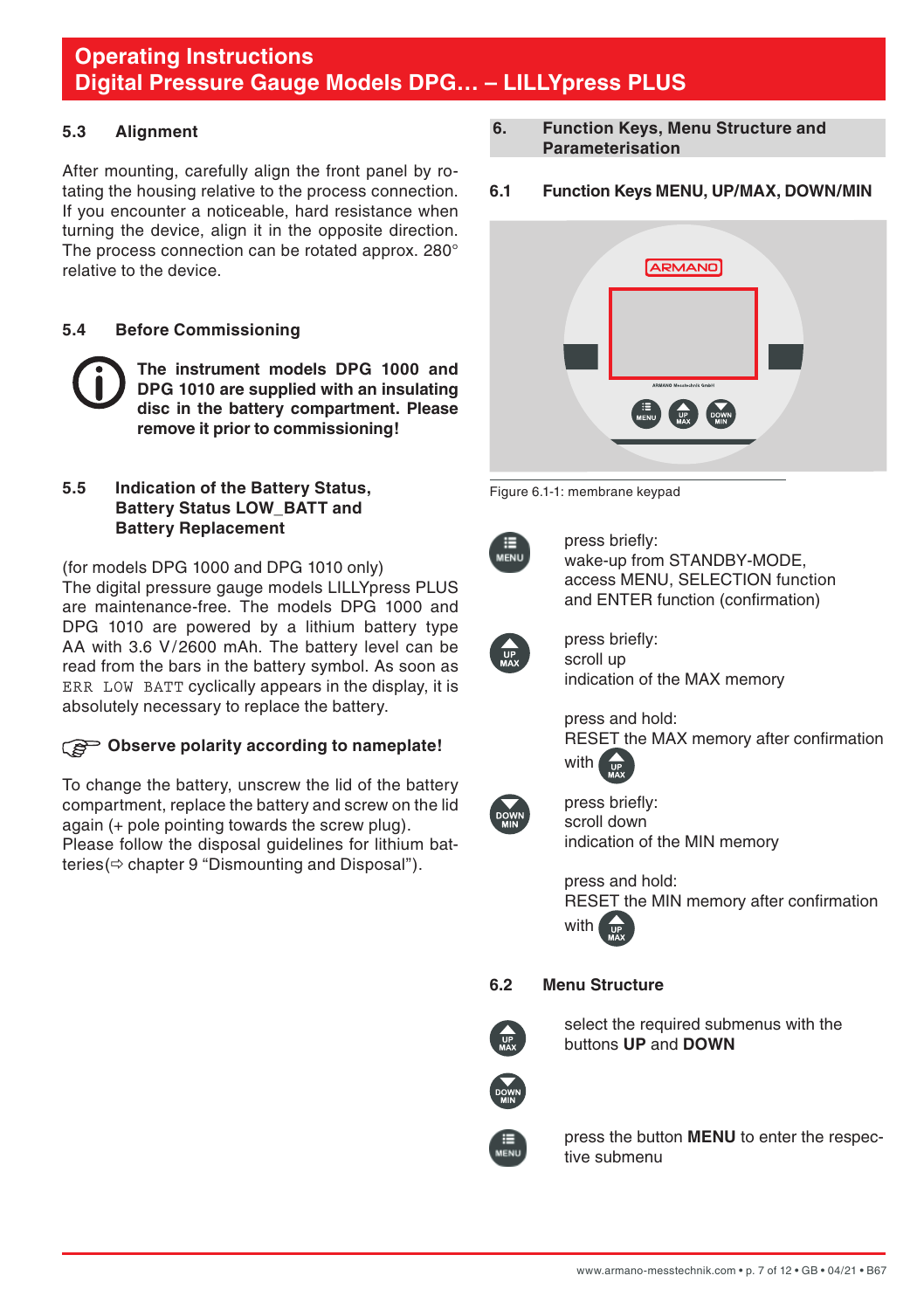| <b>INFO</b>  | device information: revision number, serial |
|--------------|---------------------------------------------|
|              | number, pressure range                      |
| TIN T T      | switch between available pressure and       |
|              | temperature units                           |
| <b>EXTRA</b> | measuring rate, software low-pass filter,   |
|              | power save function (standby mode),         |
|              | indication of the measured value            |
| ZERO         | TARE, offset correction zero point          |
|              | (must always be carried out in an           |
|              | unpressurised state!)                       |
| FXTT         | takes you back to the measuring mode        |
|              |                                             |

INFO

<span id="page-7-0"></span>**SETUP** 

| <b>REV</b> | software version                     |
|------------|--------------------------------------|
| SERIAL     | serial number/device number          |
| MR LO      | lower measuring range limit (in bar) |
| HT.<br>MR  | upper measuring range limit (in bar) |
|            | takes you back to the measuring mode |

**IINTT** 

--------

| <b>IINTT PRESSIIRE</b><br>UNIT TEMPERATURE<br><b>EXTT</b> |      | switch between alternative<br>pressure units: mbar, bar, psi,<br>kPa, MPa, kp/cm <sup>2</sup><br>switch between alternative<br>temperature units: °C, °F<br>takes you back to the measur-<br>ing mode |
|-----------------------------------------------------------|------|-------------------------------------------------------------------------------------------------------------------------------------------------------------------------------------------------------|
| <b>EXTRA</b>                                              |      |                                                                                                                                                                                                       |
|                                                           |      |                                                                                                                                                                                                       |
| MEAS.RATE<br>SOFT TP                                      |      | set the measuring rate between<br>0.5 sec30 sec (rest time between<br>individual measurements in seconds)<br>averaging the last xxx individual                                                        |
|                                                           |      | measured values (max. 250)                                                                                                                                                                            |
| STANDRY                                                   |      | time until the device returns to sleep<br>mode (display off) in 10 min steps;<br>$OFF =$ permanent display $-$ the device<br>never returns to standby mode                                            |
| RESOLUTION                                                |      | decimal places of the measured value<br>indication: X X.X X.XX X.XXX                                                                                                                                  |
| <b>EXTT</b>                                               | mode | takes you back to the measuring                                                                                                                                                                       |

## **6.3 Parameterisation**

A correct parameterisation of the device is the basis for precise measurement.

First, it is necessary to check the battery level. Make sure that the battery capacity is sufficient for the duration of the measurement. If bars are already missing in the battery symbol, the battery has to be replaced according to chapter 5.5.

Then select the required units for the pressure measurement (UNIT PRESSURE) and the temperature measurement (UNIT TEMPERATURE).

The number of the desired decimal places can be set via the menu item RESOLUTION. Please select here wisely according to the rule "only as accurately as required"! If measured values cannot be displayed on the 5-digit indication including all set decimal places, the device automatically shortens the number of decimal places. If the measured values return to displayable values, the device automatically increases the number of decimal places up to the set value.

### **Example:**

Your measuring range is 0 – 1600 bar and you set three decimal places. In this case, the device will display the three decimal places up to 99.999 bar, only two decimal places up to 999.99 bar and only one above that. If the value falls below 10 bar, so that an indication with four decimal places would be possible, the device will still only display the set three decimal places.

For highly pulsating pressure curves, smoothing is possible by means of a software-based low pass filter. The variable SOFT TP determines how many values are averaged. This variable should be as small as possible, otherwise the response behaviour of the device becomes very slow.

Finally, the default settings for the standby mode and the measuring rate have to be checked and corrected, if necessary.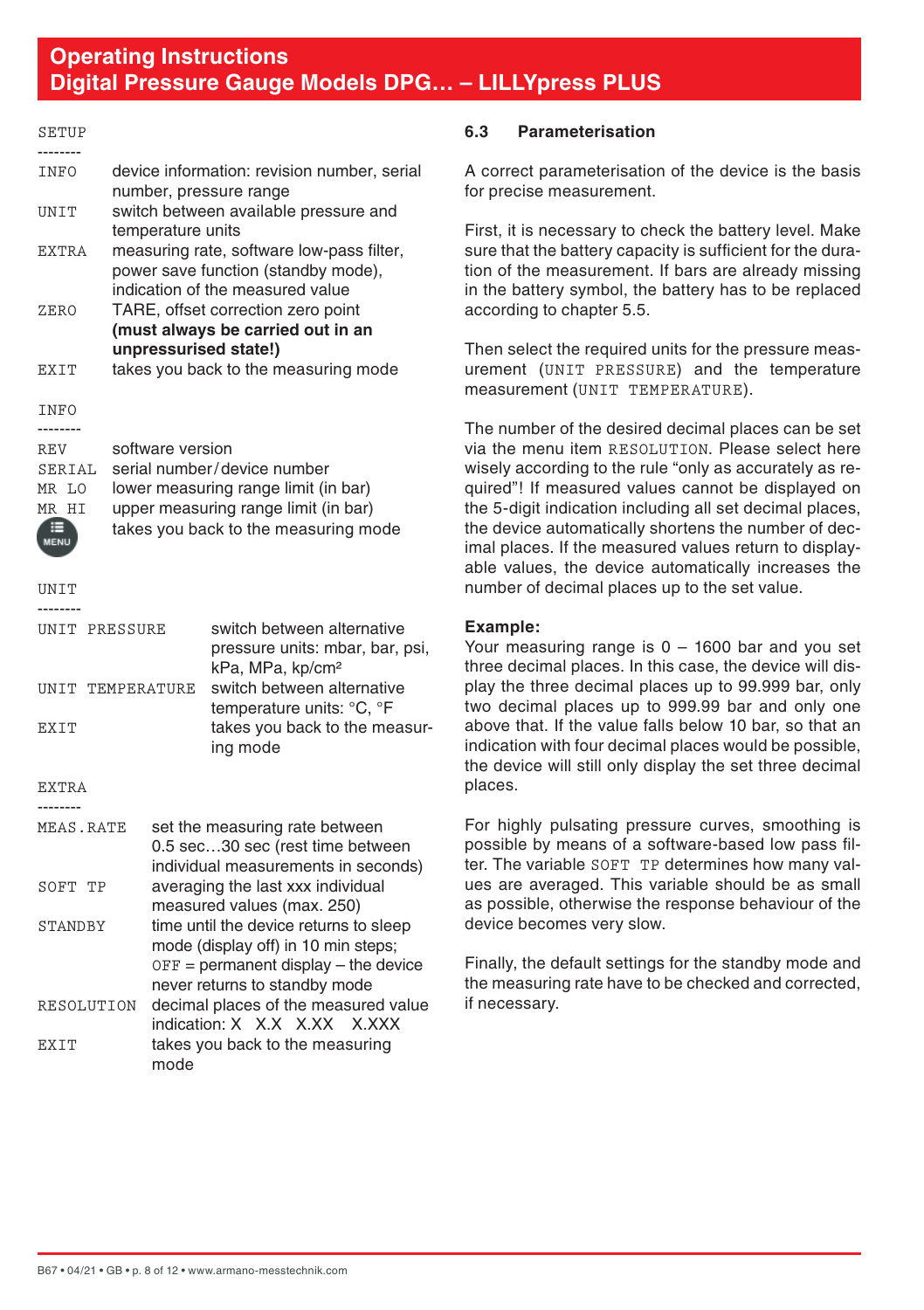<span id="page-8-0"></span>The variable STANDBY represents the time in minutes, after which the device returns from the measuring mode into an energy-saving sleep mode. To reactivate the device from the sleep mode, press the **MENU** button briefly. Then the measuring mode starts again until the set standby time has elapsed. This function is used to extend the battery life of battery operated devices. With the **UP** and **DOWN** buttons, the value can be increased or decreased in 10 min steps. The item OFF in the submenu STANDBY deactivates the power saving function completely and keeps the device permanently in the measuring mode. This mode shortens the battery life considerably! The variable STANDBY should always be set as short as possible.

The measuring rate of the battery-powered device is less than 300 ms. For pressures that are known to change slowly (e.g. level), it is therefore beneficial for a battery-powered device to keep it in the energy-saving sleep mode for the time when it is not measuring and, for example, only take a measurement every 15 seconds. Pressure peaks or changes during the sleep phase are not recorded. The value MEAS, RATE should therefore be kept as large as possible, but as small as necessary.

If the minimum and maximum values shall be recorded during the measuring period, the memory contents have to be reset (RESET) before the start of each measurement according to chapter 6.1 while the device is unpressurised.

### **6.4 Parameterisation of the Analogue Output**

The instrument models DPG 1500 and 1510 are additionally equipped with an analogue output 4…20 mA. This analogue output is designed as 3-wire connection, the output current has to be measured against earth (GND).

### **Scaling current output LRV and URV**

The variables LRV (lower range value) and URV (upper range value) allow a turn-down of the current output within the measuring range between MR\_LO and MR\_ HI.

The following applies: MR\_LO ≤ LRV < URV ≤ MR\_HI

The values MR\_LO and MR\_HI CANNOT be changed. The bargraph is always scaled to the analogue output range of 4…20 mA, i.e. from LRV to URV.

### **Example:**

Upon delivery, an instrument with the measuring range  $0 - 10$  bar has the following setting: MR  $LO = LRV = 0$  bar and MR  $HT = URV = 10$  bar.

This means, the output current at  $0 \text{ bar} = 4 \text{ mA}$  and at  $10 \text{ bar} - 20 \text{ mA}$ 

If the device shall be used with a smaller measuring span than MR\_LO to MR\_HT, often a so-called turndown of the output signal is required. This is achieved by adjusting the variables LRV and URV.

If, for example, the aforementioned device shall only be used in the range of 2 bar to 8 bar and shall provide its nominal output signal of 4 to 20 mA output current in the range of 2 bar to 8 bar, set the variable LRV to 2.000 bar and URV to 8.000 bar in the menu EXTRA  $\Rightarrow$ LRV/URV.

The set point for LRV can be edited in the submenu LRV, the set point for URV can be edited in the submenu URV.

With the editor, you can also switch the sign from  $+$ to – and back.

You can edit digit by digit from left to right using the **UP** or **DOWN** buttons. When the correct value of the currently edited digit is selected, the cursor can be moved to the next digit by pressing the **MENU** button. Once you have completed the entry, the prompt SET LRV? or SET URV? appears, which can be confirmed by pressing the **UP** button or discarded by pressing the **DOWN** button. If the entry is incorrect, use the **MENU** button (OK) to return to the variable editor and correct the entry.

By changing the values LRV and URV, the bargraph is also rescaled to the range LRV to URV.

If the pressure falls below the LRV or exceeds the URV by more than 5 %, the error notification ERR UNDER-RANGE or ERR OVERRANGE appears respectively.

If the pressure falls below the LRV, the output current continues linearly with falling pressure below 4 mA down to a value of 3.8 mA, then there is a jump to static 3.5 mA (NAMUR) – the error notification ERR UNDERRANGE appears.

If the pressure exceeds the URV, the output current continues linearly with increasing pressure above 20 mA up to a value of 20.5 mA, then there is a jump to static 21 mA (NAMUR) – the error notification ERR OVERRANGE appears.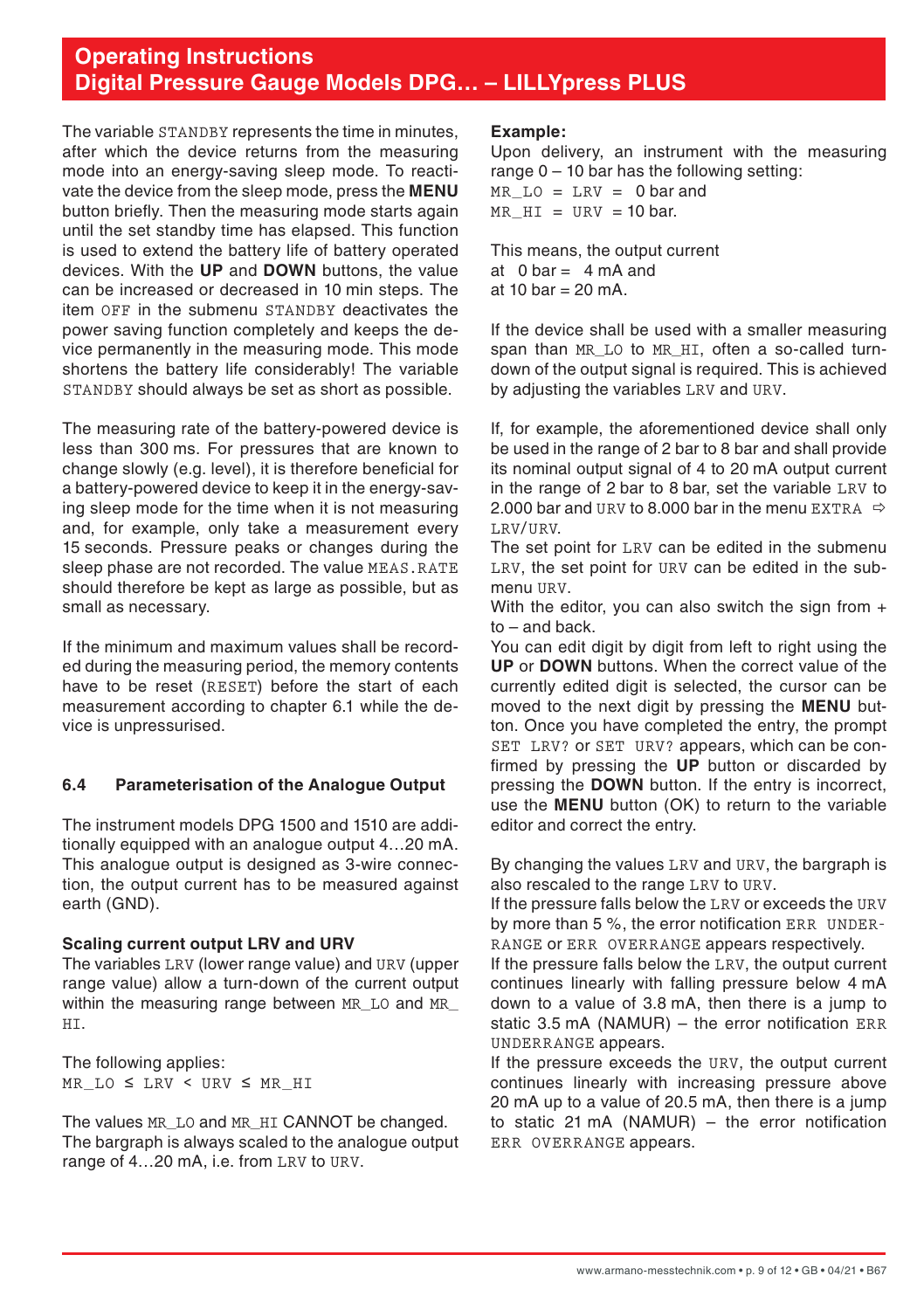<span id="page-9-0"></span>**In case of turn-down, please make sure to choose the values for** LRV **and** URV **wisely! The accuracy of the device always refers to the nominal span from** MR\_LO **to** MR\_HI **and is reduced with increasing turn-down factor!**

### **7. Measuring Process**

Before starting a measurement, allow the device to adjust to the temperature at the installation location for a sufficient period of time. This is necessary to ensure the specified measurement accuracy.

After having adjusted the temperature and before measuring relative pressures, the indication must be checked for the value 0.000 (zero point) while the device is unpressurised. If necessary, tare a zero point error via the ZERO function while the device is unpressurised.

Exceeding the pressure range/indication OVERRANGE: If the nominal pressure range is exceeded by more than 5 %, the notification OVERRANGE will flash on the display.

The alternately displayed pressure value is for information purposes only and corresponds to the actual pressure only up to about 10 % exceedance (i.e. approx. 110 % FS) – beyond that, the displayed pressure value no longer increases! When the warning OVER-RANGE appears, ensure that the pressure is relieved as quickly as possible!

After overpressure has occurred, please check the device. A simple method is to check for the value of 0 bar without having it tared again while the device is unpressurised. If the value displayed deviates from the reference value by more than the permissible error class, an inspection is essential and maintenance by the manufacturer is recommended.

After the measurement, especially if you intend not to use the device for a longer period of time, the standby time should be set to 10 min and also the insulating disc (cf. chapter 5.4) should be reinserted to avoid unwanted battery consumption.

**8. Maintenance/Cleaning, Storage and Transport**



## **CAUTION! Material damage and loss of warranty!**

 Any modifications or interventions in the device, made by the customer, might damage important parts or components. Such intervention leads to the loss of any warranty and manufacturer's responsibility!

 $\rightarrow$  Never modify the device or perform any repairs yourself.

### **Maintenance:**

- Our digital pressure gauges are maintenance-free, only the battery has to be replaced if necessary. To do so, unscrew the lid of the battery compartment, replace the battery and screw on the lid again.
- To assure the accuracy of measurement, we recommend checking and, if necessary, recalibrating the digital pressure gauges biennially. This can be carried out by the manufacturer or by qualified personnel.

### **Cleaning:**

- Clean the device with suitable agents. Only use cleaning agents and cleaning tools that do not corrode or damage the components of the device (this especially applies to the nameplate).
- Devices that are cleaned with high pressure-, water- or steam jets require the degree of protection IP69K.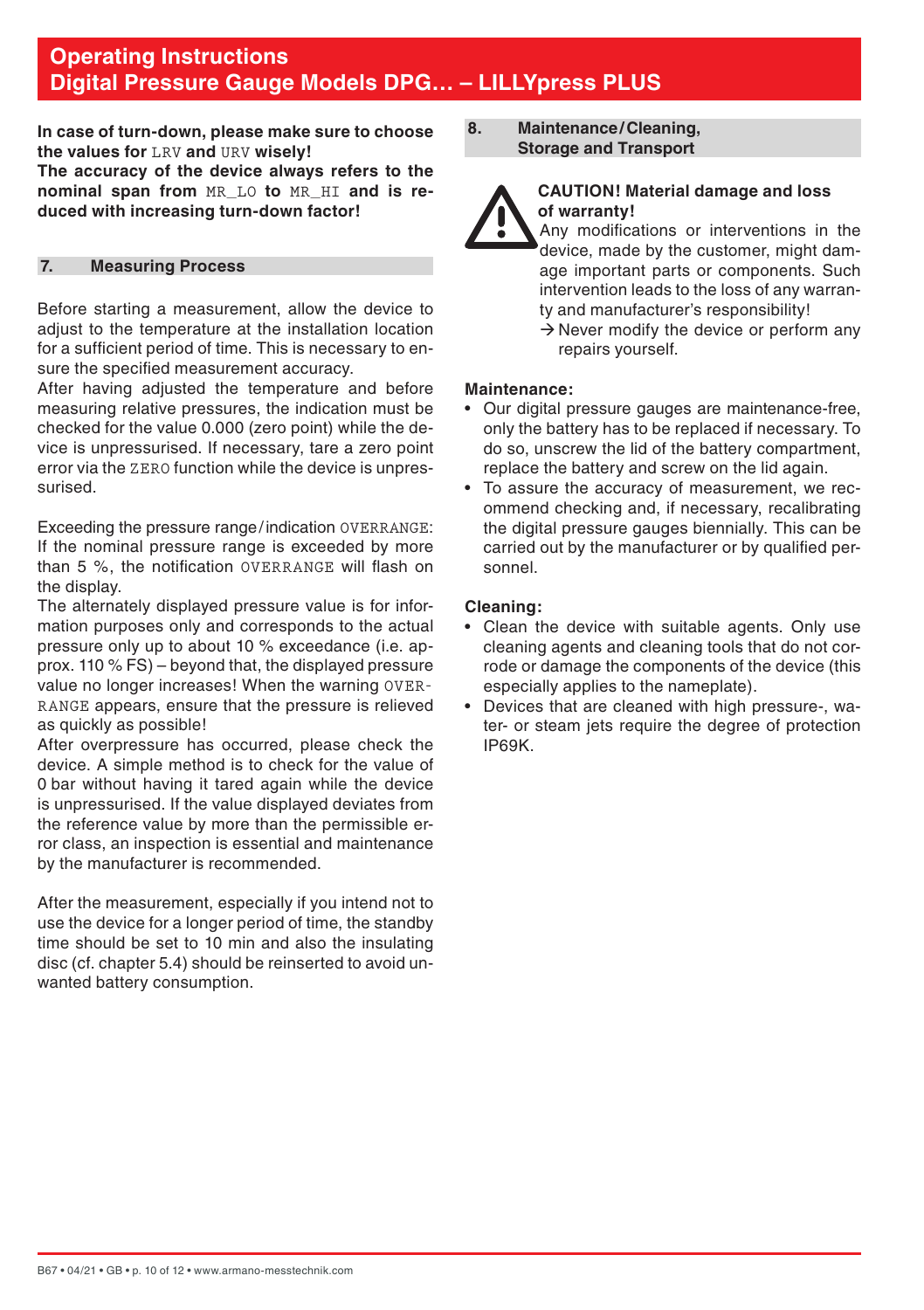<span id="page-10-0"></span>

### **IMPORTANT! Improper transport can destroy the device and cause considerable personal and property damage.**

Please inspect the transport packaging and the delivered items immediately upon their receipt to determine their integrity, completeness and conformity with the delivery documents.

The permissible ambient conditions for storage and transport can be found in the data sheet of the respective product.

### **Storage:**

- If possible, store the instrument in its original packaging.
- Remove the packaging not until installation of the device.
- Store the instruments in a dry place, not exposed to direct sunlight.
- The storage temperature of the instruments should not fall below or exceed the permissible temperature limitations specified in the data sheets.

### **Transport:**



**IMPORTANT!** Please regard the legal requirements for the transport of lithium metal batteries.

 Please send the instruments only with installed lithium metal battery.

 Place the supplied insulating disc in front of the positive pole of the lithium metal battery.

- Please use a suitable packaging for the transport (if possible, the original packaging) with adequate padding material.
- Do not throw the instruments even when packed.
- Protect the packed instruments from moisture.
- Provide relevant transportation instructions on the packaging.

## **9. Dismounting and Disposal**

### **WARNING! Risk of injury!**



Never remove the device from a system in operation.

 Make sure that the system is switched off professionally.

### **Before dismounting:**

Check before dismounting, whether the system

- is switched off.
- is in a safe and currentless state.
- is unpressurised and cooled down.

### **Disposal:**

In compliance with the directives 2011/65/EU (RoHS) and 2012/19/EU (WEEE), the device must be disposed of separately as electrical and electronic waste. Please regard legal regulations of the country of distribution.

## **NO DOMESTIC WASTE!**



 The instrument comprises various materials. It shall not be disposed of together with domestic waste.

 $\rightarrow$  Bring the device to your local recycling plant

or

 $\rightarrow$  send the device back to your supplier or to the ARMANO Messtechnik GmbH.

### **Disposal of used batteries:**

- Cover the poles with tape during storage and disposal to avoid short circuits.
- Dispose of used batteries properly in commercial collection boxes or at municipal collection points.

### **10. CE Conformity**

The CE marking of the instruments certifies the conformity with prevailing EU directives for placing products on the market within the European Community. The following directive applies:

EMC directive 2014/30/EU

 The corresponding declaration of conformity is enclosed or available upon request.